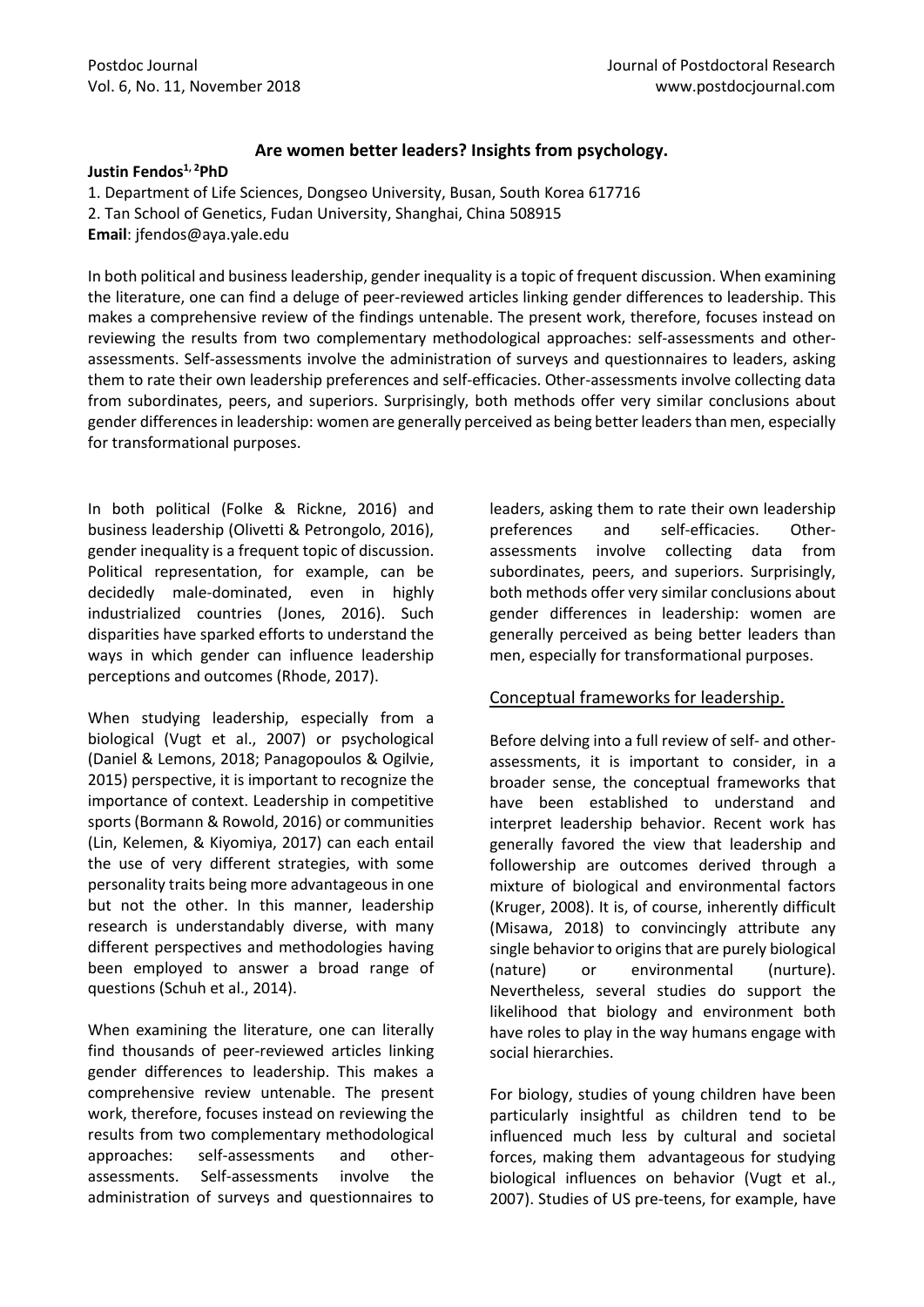found girls exhibit higher levels of empathy, more prosocial behavior, and greater self-other distinction (Else-Quest, Hyde, Goldsmith, & Van Hulle, 2006; Garaigordobil, 2009; Matthews, Ponitz, & Morrison, 2009). Boys, on the other hand, were found to exhibit more aggressive and competitive tendencies, especially when establishing social order within a group. This suggests gender differences in interactions with social order begin very early in life, even before formal acculturation (Kennedy & MacNeela, 2014). Studies in the US, Europe, and Turkey have shown these early differences can persist through teenage years (Topcu & Erdur-Baker, 2012; J. Wang, Iannotti, & Nansel, 2009; Weiss et al., 2006), with males remaining more inclined to compete for social positioning rather than cooperate with peers (Kruger, 2008).

On the side of environmental factors, established cultural and societal values are known to correlate strongly with leadership conceptualizations (Rey, 2005). The effects of these parameters have been observed most acutely in studies of leadership aspiration. Work by Beaman and colleagues (2012), for example, surveyed 8,453 adolescents and their parents across 495 villages in India to find female aspirations for leadership were increased by 20% in parents and 32% in adolescents in villages with a female leader. Such results demonstrate very directly how environmental factors and acculturation can help define gender-based leadership roles, setting the standard for what is considered "normal" or "acceptable".

Role congruity is often used to describe this process in which social role expectations are formulated and exercised, often suppressing the leadership aspirations of women (Johnson, Murphy, Zewdie, & Reichard, 2008). A sizable body of work has demonstrated women can be viewed as unsuitable for leadership when cultural expectations and existing examples, often referred to as gender role archetypes, are sufficiently male-oriented (Bosak & Sczesny, 2008; Rudman, Moss-Racusin, Phelan, & Nauts, 2012; Scott & Brown, 2006; White & Özkanli, 2011). These examples can sometimes motivate women to devalue their own leadership qualities in order to maintain role congruity, even if their leadership qualifications are equivalent or superior to competing men (Bosak & Sczesny, 2008; Johnson

et al., 2008). It is tempting to conclude this devaluation is related to gender differences in social desirability (Fisher & Dube, 2005), but no work the author is aware of has yet investigated this link within the context of leadership.

Differences in industry culture are also known to contain and perpetuate gender role archetypes (Paris, Howell, Dorfman, & Hanges, 2009). Garcia-Retamero and López-Zafra (2006) found prejudice against female leadership candidates was common in a survey of 705 Spanish adults. The authors found female candidates working in industries incongruous with established gender roles were most likely to suffer prejudice. Surprisingly, female observers exhibited even greater prejudice against incongruous female candidates than male observers, demonstrating a way in which female perceptions can become selfperpetuating even without intervention from males.

On a descriptive level, several studies have shown men and women tend to assemble gender role archetypes with different characteristics. Paris and colleagues (2009), for example, studied the archetypes of 6,165 business managers across 27 countries. On average, female managers were found to prefer participative, team-oriented, and charismatic archetypes more than men. What was most surprising was that these preferences were found to be consistent even in countries with very different cultures, suggesting biological origins.

Role incongruity has also been observed in education studies, most notably in science education. Nosek and colleagues (2009) employed over 500,000 Implicit Association Test responses from 34 nations to reveal most nations exhibit implicit stereotypes identifying science as a primarily male vocation. The intensity of these stereotypes directly predicted gender differences in 8th-grade science and mathematics performance on the national level, demonstrating a powerful way in which societal perceptions can be reflected in learning outcomes. Studies such as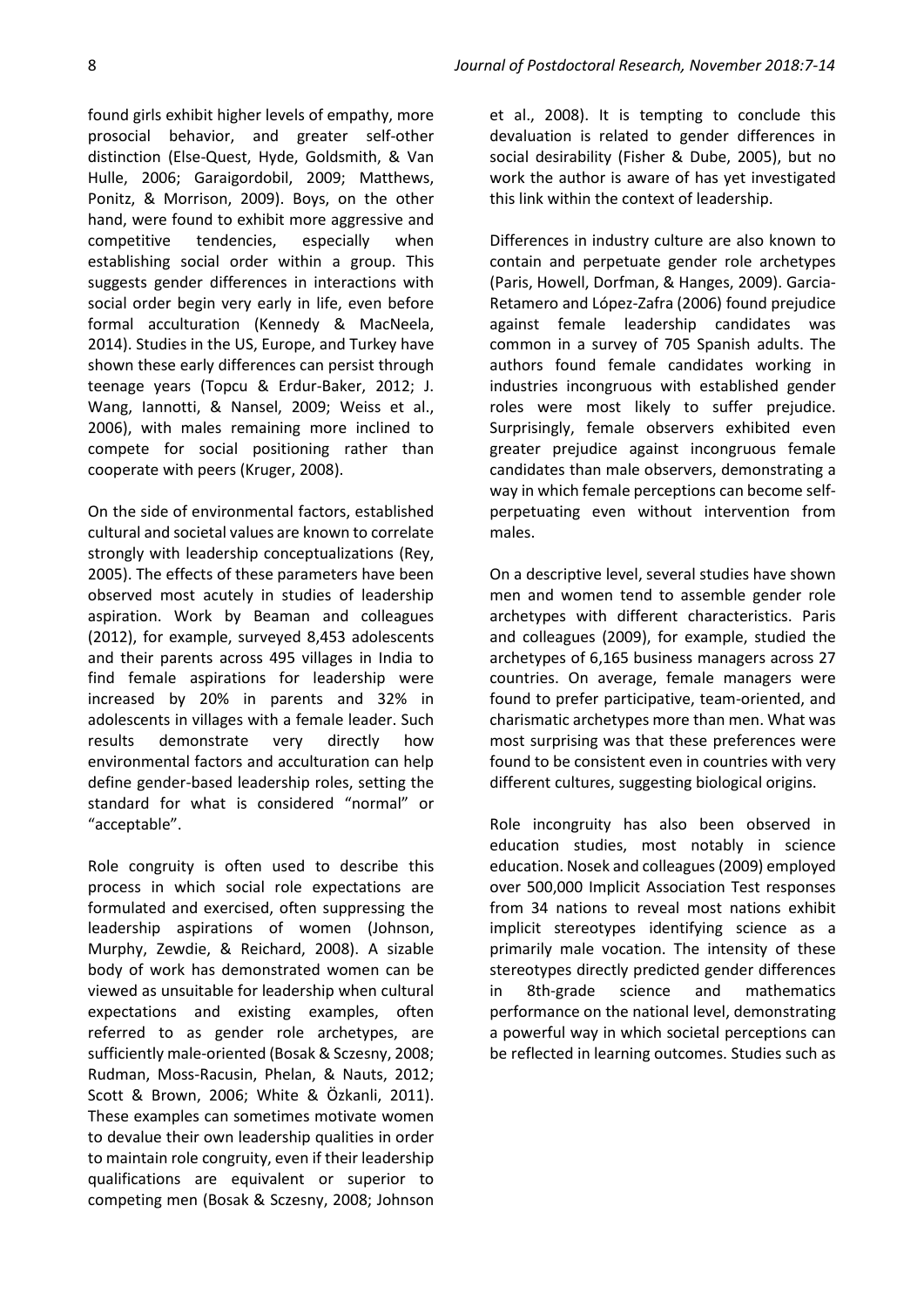this highlight the way in which vocational leadership may be influenced by gender role archetypes that manifest through differences in educational engagement and/or participation.

In more localized settings, research has also demonstrated the potential of education in mediating greater leadership equality. Wayne and colleagues (2010) studied the leadership dynamics of American medical students when engaged in small-group learning. Without any interventions, female students were observed to volunteer much less than male counterparts to be small-group leaders. However, when a "pep talk" was implemented, emphasizing the importance of building leadership experience, female participation improved significantly. This demonstrates directly how facilitated learning environments can be used to improve female leadership participation.

In business, leadership style is often separated into three types (Eagly, 2007): transformational, transactional, and Laissez-faire. Transformational leadership is defined as the approach causing change in individuals and social systems with the end goal of developing followers into leaders. Transactional leadership is defined as the process in which leaders promote compliance from followers through reward and punishment. Finally, Laissez-faire, also known as delegative leadership, is the style in which leaders are handsoff and allow group members to make their own decisions.

In recent years, transformational leadership has gained the most attention and favor in academia as being the least hierarchical and most nurturing in its interpersonal interactions (Eagly, 2007; Hawkins, Glenn, Oswald, & Conway, 2013). This has resulted in transformational leadership attracting disproportionately greater levels of research interest, some of which has examined gender differences. Jogulu and Wood (2006), for example, found both genders believed women were better at and more likely to implement transformational leadership. These results are consistent with work by Cundiff and Komarraju (2008), which showed both genders were also more inclined to believe women exhibit higher levels of cultural empathy, one of the qualities required for successful transformational leadership. Taken together, these results suggest

gender role archetypes may often align with differences in expectation about leadership style.

### Results from self-assessments of leadership.

In general, self-assessments of leadership have revealed significant gender differences in leadership style and/or preference consistent with the conceptualization differences described in the previous section. Javidan, Bullough, and Dibble (2016), for example, studied 1,187 business managers from 74 countries, finding women exhibited stronger preferences for diplomacy, diversity, and intercultural empathy. Fein (2010) and Gartzia (2012) reported similar differences in Romanian and Spanish business managers. Each study found female managers exhibited greater preferences for transformational leadership than men. A meta-analysis by O'Brien (2010) also found female workplace mentors reported providing more psychosocial support to their mentees.

Surprisingly, the female preference for transformational leadership appears to hold true even outside of business. Two US studies examined the leadership preferences of college students (Dugan, 2006; Dugan, Komives, & Segar, 2009), finding women scored consistently higher on measures of congruence, collaboration, commitment, consciousness of self, citizenship, and common purpose. The results agree with other pieces of research showing women tend to possess higher levels of social responsibility (Grosch & Rau, 2017; Jung & Vranceanu, 2015; L. C. Wang & Calvano, 2013). Given that transformational leadership is often predicated on equality, diversity, and a sense of responsibility to a collective (Eagly, 2007), it is perhaps not surprising to see the two results go together.

Leadership self-assessments have also been studied from the perspective of established psychology instruments such as personality tests. Work by Duehr (2007) employed the Big Five personality test (Barrick & Mount, 1991) to find transformational leadership preferences in women were strongly associated with extraversion. The authors conclude high extraversion may help women challenge role incongruity by aspiring to and achieving leadership roles amid cultures of disapproval or hindrance. This is a theme directly related to the "glass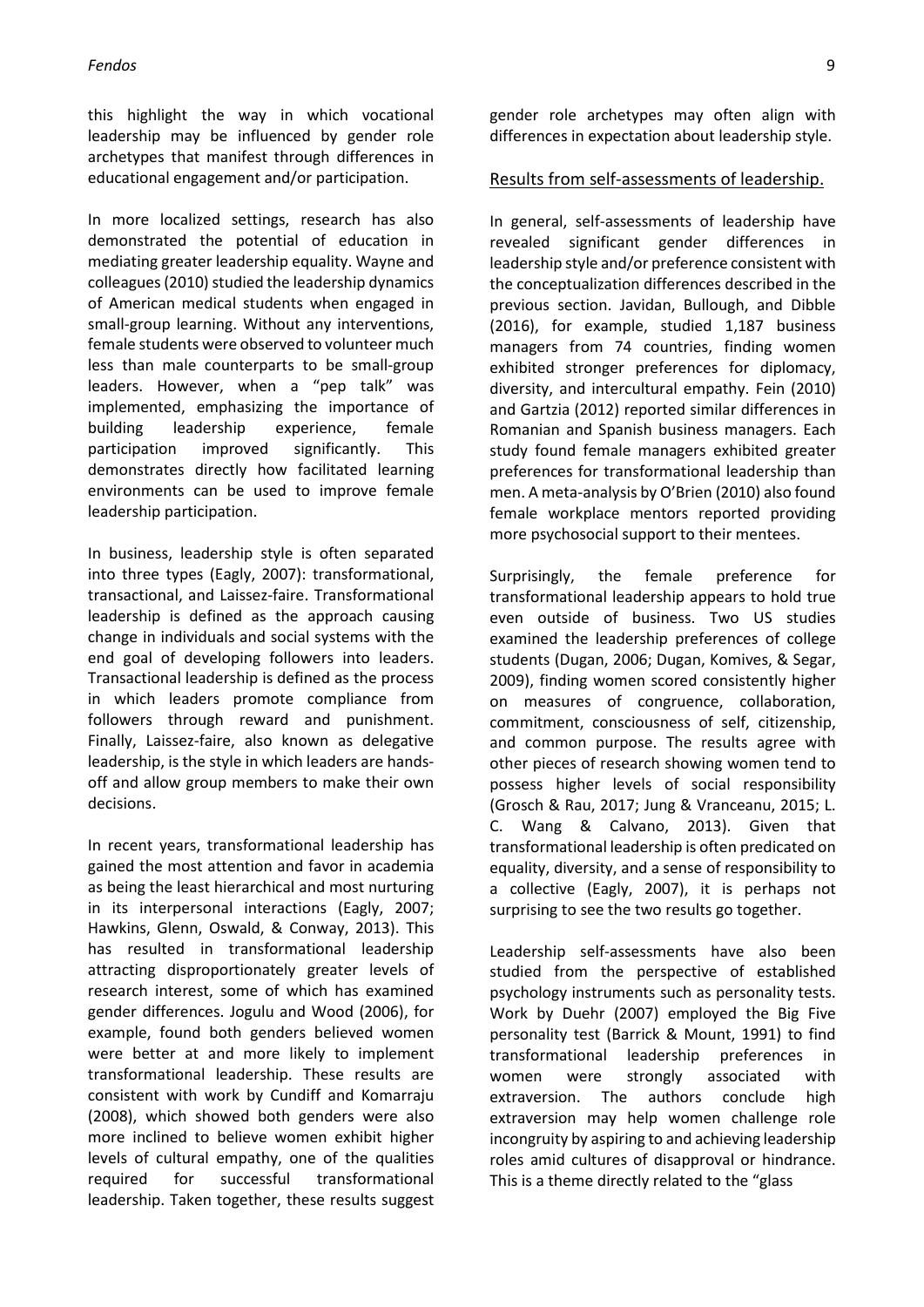ceiling" frequently referenced in business and politics (Folke & Rickne, 2016; Glass & Cook, 2016).

Despite the surprising consistency of findings from leadership self-assessments, it is important to note the existence of a small minority of studies that failed to achieve statistically significant gender differences. Andersen and Hansson (2011), for example, measured the leadership and decision-making styles of 171 school principals, 61 social insurance managers, and 153 vicars in Sweden. The authors found no significant gender differences either as a combined group or within each occupational domain. This leaves open the possibility that gender differences in leadership style and preference, though common, may not be universal for all cultural and/or industrial contexts.

## Results from other-assessments of leadership.

The work by Zenger and Folkman (2009) is perhaps the most widely known other-assessment study on gender differences in leadership. This work assessed the leadership styles of 7,280 US business leaders, with subordinates, superiors, and peers rating them across several leadership attributes such as the ability to champion change or innovate. Surprisingly, the results showed women were consistently rated better than men on 12 of 16 attributes. Women leaders were, among other things, rated better at taking initiative, motivating others, displaying integrity, building relationships, collaborating, and practicing self-development.

A similar study in Europe was conducted by Martinsen and colleagues ("Personality for Leadership…", 2014). This study evaluated over 2,900 European business leaders, reaching very similar conclusions. Women were found to be better at four of the five categories studied. These categories included methodical management and goal-setting, initiative and clear communication, openness and the ability to innovate, and sociability and supportiveness.

Like self-assessments, a review of the literature finds other-assessments concluding female affinity for cooperative and/or transformational leadership are surprisingly common across a wide range of contexts. Hallinger and colleagues (2016) performed meta-analysis of 28 studies employing

the Principal Instructional Management Rating Scale (PIMRS), which surveys teachers about their principal's leadership style (Hallinger, 1982). This analysis examined responses about 2,807 principals from 6,175 primary and secondary school teachers across three countries to show female principals consistently received higher ratings for cooperative and transformational behaviors such as goal communication and supervising.

Rohmann and Rowold (2015) used otherassessments to study the perceptions of followers in three German organizations: a recreational sports club ( $n = 183$ ), a government agency ( $n =$ 267), and a public transport services company (n = 203). All three exhibited identical differences in perception with female leaders being viewed as more transformational. Female leaders were also evaluated as being more effective and producing greater job satisfaction than male peers.

Research from a military context in the UK yielded very similar results. Anderson and colleagues (2006) employed interview data from a British army officer recruitment center. The assessments of 1,594 male and 263 female candidates were analyzed to find female candidates were rated significantly higher on interpersonal leadership, which emphasizes oral communication and interpersonal interaction.

From a methodological perspective, an important question is whether self- and other-assessment techniques can agree when they are used simultaneously to evaluate the same group of leaders. Work by Paustian-Underdahl and colleagues (2014) has shown this agreement is gender-dependent with the self- and otherassessments of female leaders tending to agree more often. Male leaders, on average, were found to self-assess themselves more highly than females while also receiving lower otherassessments.

The idea that men are more likely to overevaluate themselves is supported by work from Hamori-Ota (2007). This research triangulated a set of over 5,000 leader self-assessments with otherassessments from superiors and peers. Significant gender differences were found on 5 of 12 attributes. As in the Paustian-Underdahl work,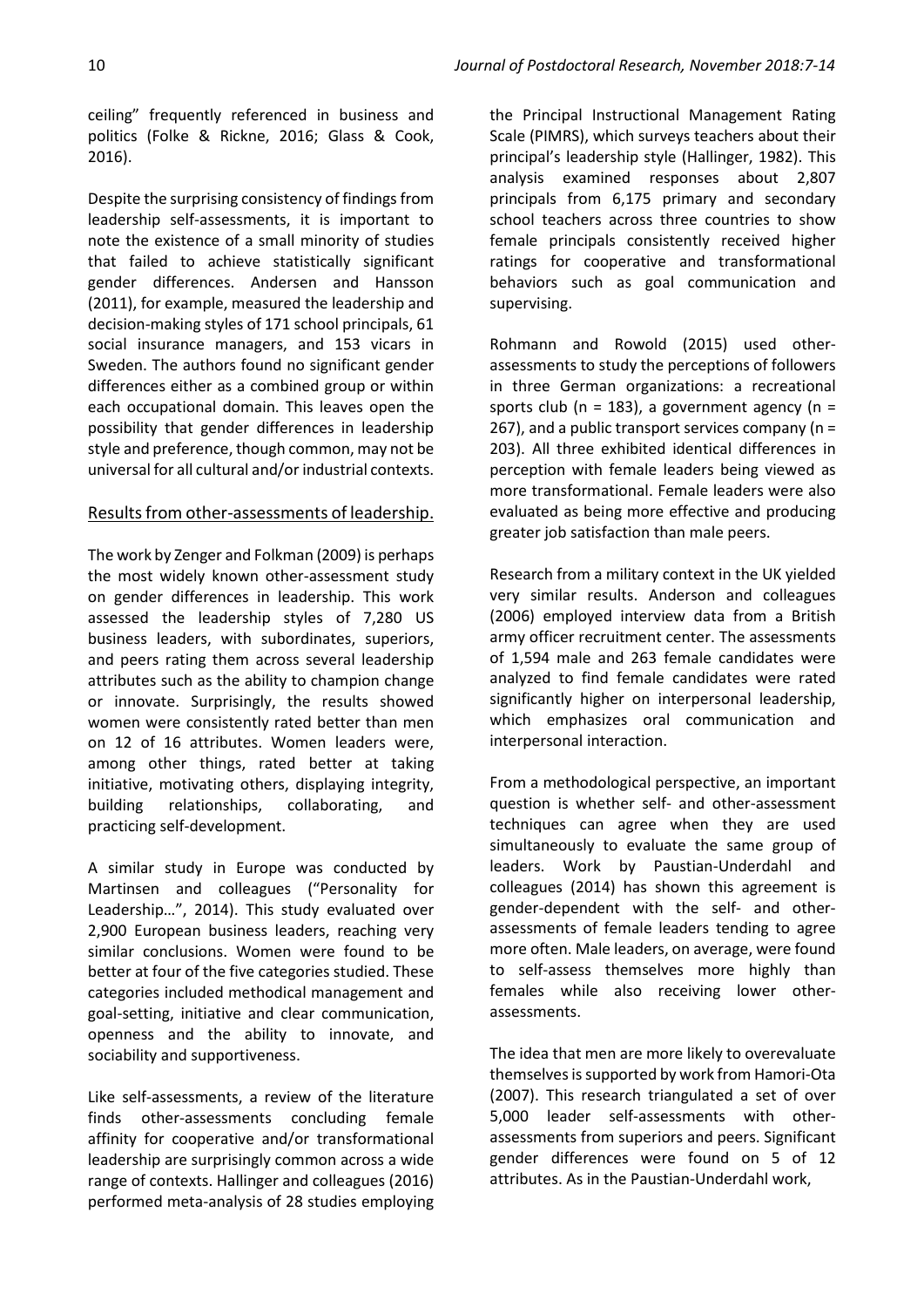### *Fendos* 11

men were found to self-assess themselves higher than their average other-assessment. Women, on the other hand, were found to have profiles in better agreement. The gender of other-assessors was found to be significant with male assessors tending to be more negative overall than women. Self- and other-assessment disagreement was highest in male-male leader-assessor pairs and lowest in female-female pairs.

Focus groups conducted by Zenger and Folkman (2009) offer some insights into why women may be less inclined to overassess their own abilities. First, the authors found women leaders generally felt a greater need to constantly prove themselves. This was, in part, because women felt their positions were not as secure as those of men. Second, women leaders reported feeling more pressure to not disappoint others around them. These feelings likely go hand-in-hand with the findings of higher social responsibility (Grosch & Rau, 2017; Jung & Vranceanu, 2015; L. C. Wang & Calvano, 2013), again linking it to transformational leadership. Differences in social desirability may also play a role but, as mentioned previously, this has yet to be examined.

In addition to higher levels of social responsibility, female leadership behavior has also been shown to be more flexible than men. Cuadrado and colleagues (2012) found women in stereotypically masculine leadership roles were more likely to adopt strategies representative of male colleagues. Interestingly, the reciprocal result of male leaders acting more feminine in stereotypically feminine roles was not observed. This suggests women may be more adaptable to social expectations and a wider variety of industrial contexts.

Subsequent work by Cuadrado (2008) further disambiguated the effects of leader gender and gender stereotypes. The authors found stereotypically feminine leadership styles were always evaluated more favorably than masculine ones, regardless of whether the leader's actual gender was female or not. This addresses an important issue: whether other-assessments faithfully convey opinions about behavior or are tainted with subliminal gender biases (Barbuto, Fritz, Matkin, & Marx, 2007). The Cuadrado work would argue for the former, supporting the integrity of other-assessments.

Personality tests are another angle that have been used to study differences in self- and otherassessment. Brandt and Laiho (2013) employed a mixture of these approaches and the Myers-Briggs test to evaluate 459 leaders from various industries. This work found the self-assessments of female leaders were most likely to agree with other-assessments when the leader was extraverted. When the leader was less extraverted, the self-assessments were more likely to become unfavorable, suggesting introverted women may be more inclined to devalue their own leadership skills.

Like self-assessments, it is important to note a small number of other-assessment studies have failed to uncover gender differences. Barbuto and Gifford (2010), for example, investigated public servant leadership in the US by surveying 388 voters about 75 elected officials, finding no significant differences. A survey of 337 German working university students (Kent, Blair, Rudd, & Schuele, 2010) also failed to demonstrate significant differences in the transformational leadership of workplace leaders. These results again indicate gender differences in leadership may be common but are, by no means, universal.

## Conclusions.

In conclusion, this review yields surprisingly consistent results about leadership perception when employing either self- or other-assessment. Women were found more likely to prefer cooperative and nurturing leadership styles. This preference was observed regardless of whether women were leaders or followers, suggesting a consistency that may be driven, in part, by biological forces. Women were also perceived as exhibiting a greater aptitude for transformational leadership. This perception was held by both men and women, suggesting women may exhibit superior leadership qualities, especially for situations where interpersonal engagement and cooperativity can yield better results (Jin, Seo, & Shapiro, 2016). These differences appear to be common across many industrial, cultural, and national contexts.

In addition to characterizing gender differences, this review illustrates the ways in which role incongruity can work against women, marginalizing their leadership participation and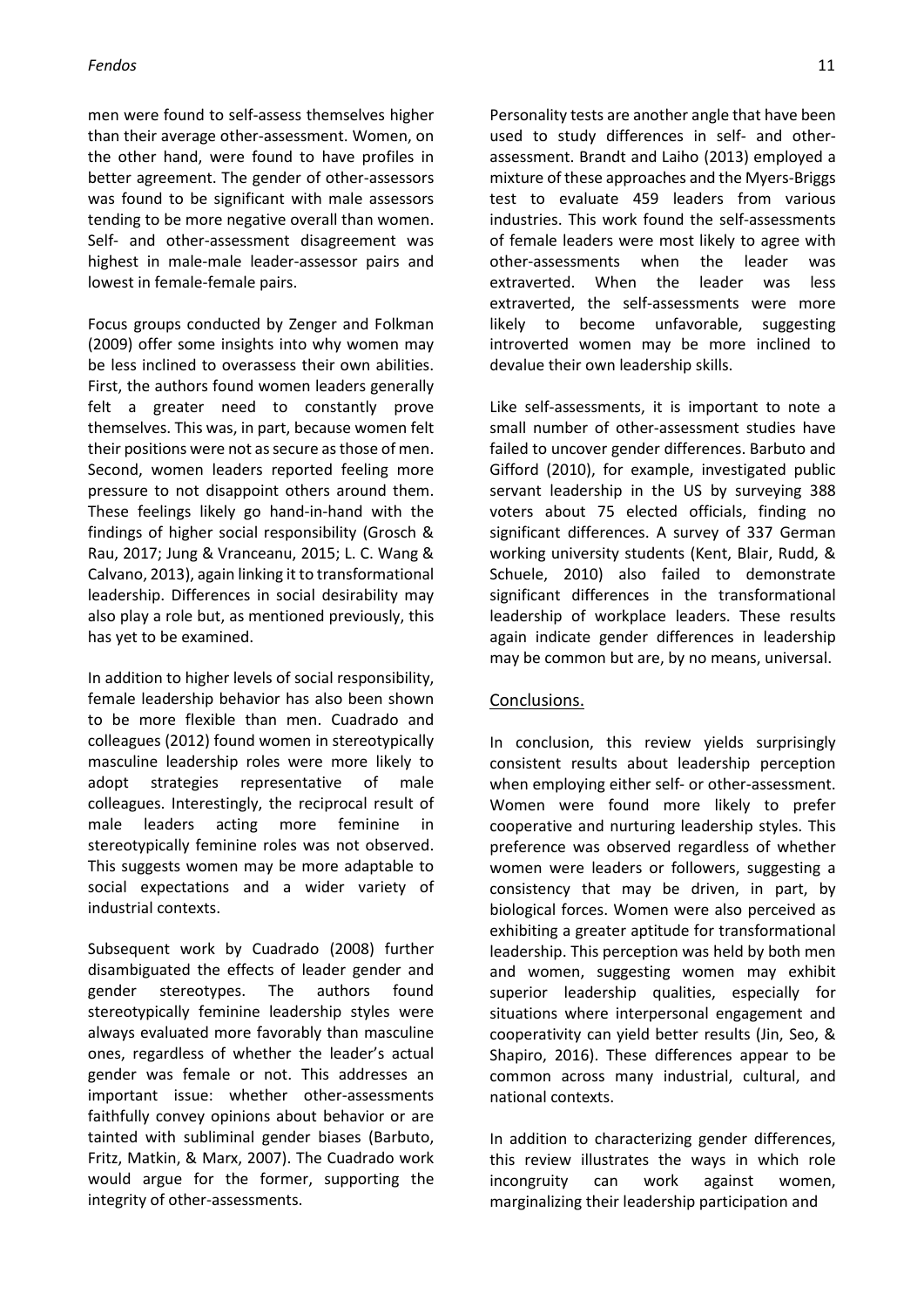aspirations. In business, the "glass ceiling" (Glass & Cook, 2016; Ryan & Haslam, 2005) is often used to describe this problem. A wide range of research, much beyond the scope of this review, has and is being conducted to devise solutions across many different contexts. Even in this work, one can glimpse some of the ways in which educational interventions(Wayne et al., 2010) and extraverted personality (Brandt & Laiho, 2013;

#### **References**

Aarum Andersen, J., & Hansson, P. H. (2011). At the end of the road? On differences between women and men in leadership behaviour. *Leadership & Organization Development Journal*, *32*(5), 428–441. https://doi.org/10.1108/01437731111146550

Anderson, N., Lievens, F., van Dam, K., & Born, M. (2006). A construct-driven investigation of gender differences in a leadership-role assessment center. *Journal of Applied Psychology*. https://doi.org/10.1037/0021-9010.91.3.555

Barbuto, J. E., Fritz, S. M., Matkin, G. S., & Marx, D. B. (2007). Effects of gender, education, and age upon leaders' use of influence tactics and full range leadership behaviors. *Sex Roles*, *56*(1–2), 71–83. https://doi.org/10.1007/s11199- 006-9152-6

Barbuto, J. E., & Gifford, G. T. (2010). Examining Gender Differences of Servant Leadership: An Analysis of the Agentic and Communal Properties of the Servant Leadership Questionnaire. *Journal of Leadership Education*, *9*(2), 4–22. https://doi.org/10.12806/V9/I2/RF1

Barrick, M., & Mount, M. (1991). The big five personality dimensions and job performance: a meta-analysis. *Personnel Psychology*, *44*. https://doi.org/10.4102/sajip.v29i1.88

Beaman, L., Duflo, E., Pande, R., & Topalova, P. (2012). Female leadership raises aspirations and educational attainment for girls: A policy experiment in India. *Science*, *335*(6068), 582–586. https://doi.org/10.1126/science.1212382

Bormann, K. C., & Rowold, J. (2016). Transformational Leadership and Followers' Objective Performance Over Time: Insights From German Basketball. *Journal of Applied Sport Psychology*, *28*(3), 367–373. https://doi.org/10.1080/10413200.2015.1133725

Bosak, J., & Sczesny, S. (2008). Am I the right candidate? Self-ascribed fit of women and men to a leadership position. *Sex Roles*, *58*(9–10), 682–688. https://doi.org/10.1007/s11199-007-9380-4

Brandt, T., & Laiho, M. (2013). Gender and personality in transformational leadership context: An examination of leader and subordinate perspectives. *Leadership and Organization Development Journal*, *34*(1), 44–66. https://doi.org/10.1108/01437731311289965

Duehr, 2007) may be potential exploits for enhancing female leadership participation. If anything, the conclusions of this review stand together in the long line of calls for increased gender equality in leadership, suggesting the presence of more women leaders may actually be beneficial for society.

Cuadrado, I., Morales, J. F., & Recio, P. (2008). Women's Access to Managerial Positions : An Experimental Study of Leadership Styles and Gender. *The Spanish Journal of Psychology*, *11*(1), 55–65. https://doi.org/10.1017/S113874160000411X

Cuadrado, I., Navas, M., Molero, F., Ferrer, E., & Morales, J. F. (2012). Gender Differences in Leadership Styles as a Function of Leader and Subordinates' Sex and Type of Organization. *Journal of Applied Social Psychology*, *42*(12), 3083–3113. https://doi.org/10.1111/j.1559- 1816.2012.00974.x

Cundiff, N. L., & Komarraju, M. (2008). Gender differences in ethnocultural empathy and attitudes toward men and women in authority. *Journal of Leadership and Organizational Studies*, *15*(1), 5–15. https://doi.org/10.1177/1548051808318000

Daniel, J., & Lemons, C. (2018). Teacher perspectives on intervention sustainability: implications for school leadership. *School Leadership and Management*, *0*(0), 1–21. https://doi.org/10.1080/13632434.2018.1439465

Duehr, E. E. (2007). *Personality, gender, and transformational leadership: Investigating differential prediction for male and female leaders.* ProQuest Information & Learning, US.

Dugan, J. P. (2006). Explorations Using the Social Change Model: Leadership Development among College Men and Women. *Journal of College Student Development*, *47*(2), 217–225. https://doi.org/10.1353/csd.2006.0015

Dugan, J. P., Komives, S. R., & Segar, T. C. (2009). College Student Capacity for Socially Responsible Leadership: Understanding Norms and Influences of Race, Gender, and Sexual Orientation. *NASPA Journal*, *45*(4), 475–500. https://doi.org/10.2202/0027-6014.2008

Eagly, A. H. (2007). Female leadership advantage and disadvantage: Resolving the contradictions. *Psychology of Women Quarterly*, *31*(1), 1–12. https://doi.org/10.1111/j.1471-6402.2007.00326.x

Else-Quest, N. M., Hyde, J. S., Goldsmith, H. H., & Van Hulle, C. A. (2006). Gender differences in temperament: A metaanalysis. *Psychological Bulletin*, *132*(1), 33–72.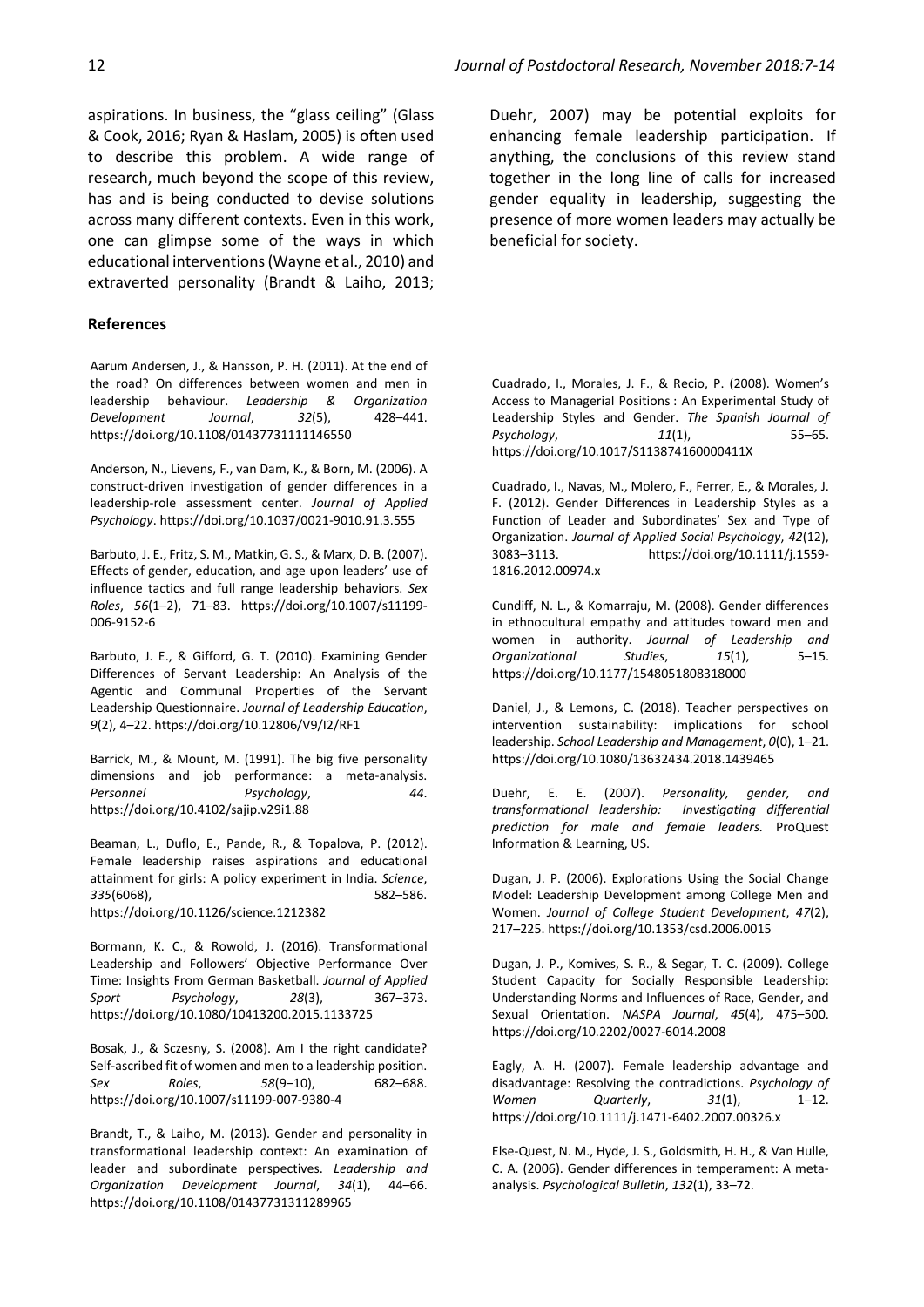Fein, E. C., Tziner, A., & Vasiliu, C. (2010). Age cohort effects, gender, and Romanian leadership preferences. *Journal of Management Development*, *29*(4), 364–376. https://doi.org/10.1108/02621711011039169

Fisher, R. J., & Dubé, L. (2005). Gender differences in responses to emotional advertising: A social desirability perspective. Journal of Consumer Research, 31(4), 850-858.

Folke, O., & Rickne, J. (2016). The Glass Ceiling in Politics: Formalization and Empirical Tests. *Comparative Political Studies*, *49*(5), 567–599. https://doi.org/10.1177/0010414015621073

Garaigordobil, M. (2009). A comparative analysis of empathy in childhood and adolescence: Gender differences and associated socio-emotional variables. *International Journal of Psychology and Psychological Therapy*, *9*(2), 217– 235.

Garcia-Retamero, R., & López-Zafra, E. (2006). Prejudice against women in male-congenial environments: Perceptions of gender role congruity in leadership. *Sex Roles*, *55*(1–2), 51–61. https://doi.org/10.1007/s11199- 006-9068-1

Gartzia, L., & Van Engen, M. (2012). Are (male) leaders "feminine" enough?:Gendered traits of identity as mediators of sex differences in leadership styles. *Gender in Management: An International Journal*, *27*(5), 296–314. https://doi.org/10.1108/17542411211252624

Glass, C., & Cook, A. (2016). Leading at the top: Understanding women's challenges above the glass ceiling. *Leadership Quarterly*, *27*(1), 51–63. https://doi.org/10.1016/j.leaqua.2015.09.003

Grosch, K., & Rau, H. A. (2017). Gender differences in honesty: The role of social value orientation. *Journal of Economic Psychology*, *62*, 258–267. https://doi.org/10.1016/j.joep.2017.07.008

Hallinger, P. (1982). *Principal instructional management rating scale.* Sarasota, FL: Leading Development Associates.

Hallinger, P., Dongyu, L., & Wang, W.-C. (2016). Gender Differences in Instructional Leadership. *Educational Administration Quarterly*, *52*(4), 567–601. https://doi.org/10.1177/0013161X16638430

Hamori-Ota, V. E. (2007). *Gender differences in leadership style: Predictors of level of agreement between leader selfratings and supervisory ratings, peer ratings, and ratings by direct reports.* ProQuest Information & Learning, US.

Hawkins, S., Glenn, R., Oswald, K., & Conway, W. (2013). Creating a Culture of Performance Excellence at Henry Ford Health System. *Global Business and Organizational Excellence*, *January /*(February), 6–22. https://doi.org/10.1002/joe

Javidan, M., Bullough, A., & Dibble, R. (2016). Mind the gap: gender differences in global leadership self-efficacies. *Academy of Management Perspectives*, *30*(1), 59–73.

Jin, S., Seo, M. G., & Shapiro, D. L. (2016). Do happy leaders lead better? Affective and attitudinal antecedents of transformational leadership. *Leadership Quarterly*, *27*(1), 64–84. https://doi.org/10.1016/j.leaqua.2015.09.002

Jogulu, U. D., & Wood, G. J. (2006). The role of leadership theory in raising the profile of women in management. *Equal Opportunities International*, *25*(4), 236–250. https://doi.org/10.1108/02610150610706230

Johnson, S. K., Murphy, S. E., Zewdie, S., & Reichard, R. J. (2008). The strong, sensitive type: Effects of gender stereotypes and leadership prototypes on the evaluation of male and female leaders. *Organizational Behavior and Human Decision Processes*, *106*(1), 39–60. https://doi.org/10.1016/j.obhdp.2007.12.002

Jones, N. (2016). *Gender and the political opportunities of democratization in South Korea.* Springer.

Jung, S., & Vranceanu, R. (2015). Experimental Evidence on Gender Interaction in Lying Behavior.

Kennedy, L. A., & MacNeela, P. (2014). Adolescent acculturation experiences: A meta-ethnography of qualitative research. *International Journal of Intercultural Relations*, *40*, 126–140. https://doi.org/10.1016/j.ijintrel.2013.11.003

Kent, T. W., Blair, C. a, Rudd, H. F., & Schuele, U. (2010). Gender Differences and Transformational Leadership Behavior : Do Both German Men and Women Lead in the Same Way ? *International Journal of Leadership Study*, *6*(1), 52–66. https://doi.org/ISSN 1554-3145

Kruger, M. L. (2008). School leadership, sex and gender: Welcome to difference. *International Journal of Leadership in Education*, *11*(2), 155–168. https://doi.org/10.1080/13603120701576266

Lin, Y., Kelemen, M., & Kiyomiya, T. (2017). The role of community leadership in disaster recovery projects: Tsunami lessonsfrom Japan. *International Journal of Project Management*, *35*(5), 913–924. https://doi.org/10.1016/j.ijproman.2016.09.005

Matthews, J. S., Ponitz, C. C., & Morrison, F. J. (2009). Early gender differences in self-regulation and academic achievement. *Journal of Educational Psychology*, *101*(3), 689–704.